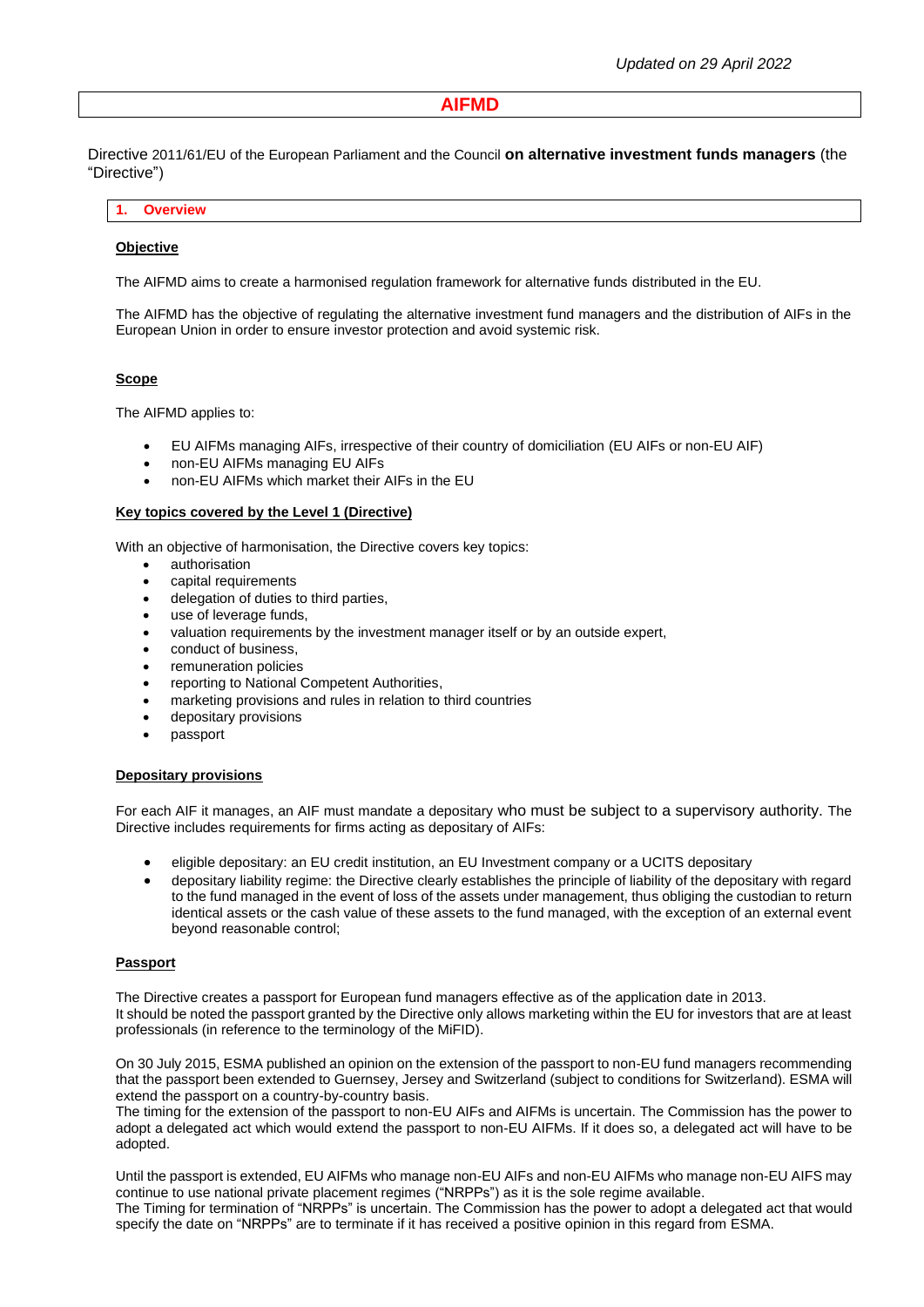**Key topics covered by the Level 2:** calculation of assets under management, method used to calculate leverage, level of additional capital, operating requirements applicable to managers, delegation of financial management duties, risk management, liquidity management, depositaries' responsibilities and reporting requirements

### **2. Chronology of events: key dates**

- 1rst July 2011: Directive published in OJ
- 21 July 2011: Directive entered into force
- 19 December 2012: Level 2 Regulation published in OJ, applicable on the same date
- 22 July 2013: Entry into application of the Directive (deadline for transposition), Level 2 applicable on the same date
- 22 July 2014: Deadline for (existing) AIFM to be compliant with AIFMD
- ✓ 8 October 2014: ESMA's guidelines on reporting obligations under AIFMD apply
- 30 October 2018: Amendments of Level 2 on safekeeping duties of depositories
- 10 January 2020: Publication of KPMG report, mandated by the European Commission, on the functioning of AIFMD. AIFMD provisions are assessed as having achieved their main objectives. Some areas will require further analysis such as diverging interpretations rules by National Authorities and some overlap in reporting requirements with other European rules
- 1rst April 2020: Entry into application of the new safekeeping duties of depositaries: Delegated Regulation 2018/1618
- 10 June 2020: Publication by the European Commission of its own [report](https://ec.europa.eu/transparency/regdoc/rep/1/2020/EN/COM-2020-232-F1-EN-MAIN-PART-1.PDF) (10 pages) on the functioning of the AIFMD for the co-legislators (the Council and the Parliament) on the impact of the Directive on AIFs, AIFMs and investors. This report confirmed that the objectives of AIFMD have been achieved.
- 18 August 2020: ESMA sent [a letter](https://www.esma.europa.eu/sites/default/files/library/esma34-32-551_esma_letter_on_aifmd_review.pdf) to the Commission to recommend topics to prioritize in AIMF review such as the harmonization of AIFMD and UCITS regime, delegation and substance, liquidity management tools, leverage, the AIFMD reporting regime and data use, the harmonization of supervision of cross-border entities and the study of benefits and risks of a depositary passport.
- 22 October 2020: The Commission launched a [consultation](https://ec.europa.eu/info/files/2020-aifmd-review-consultation-document_en) on the review of AIFMD. The consultation focused on the following 7 areas:
	- I. Functioning of the AIFMD regulatory framework, scope and authorisation requirements
	- Investor protection
		- a) investor classification and investor access
		- b) depositary regime
		- c) transparency and conflicts of interest<br>d) valuation rules
		- valuation rules
	- III. International relations
	- IV. Financial stability
		- a) macroprudential tools
		- b) supervisory reporting requirements
		- c) leverage
	- V. Investing in private company
	- VI. Sustainability / ESG
	- VII. Miscellaneous
- Answers to the consultation were required by 29 January 2021.